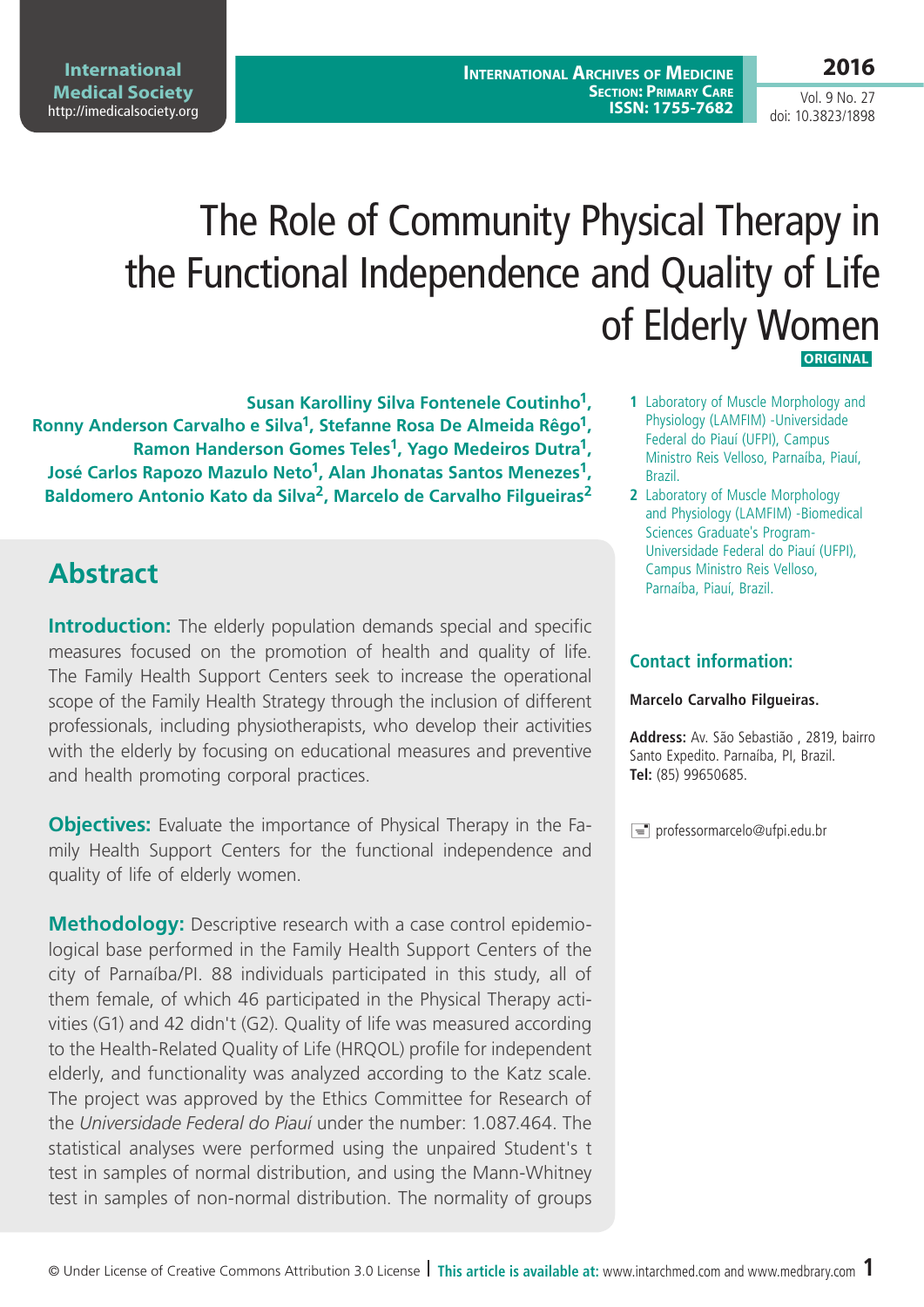Vol. 9 No. 27 doi: 10.3823/1898

was analyzed using the Shapiro-Wilk test. The considered level of significance was p≤0,05.

**Results:** According to the Katz index, a better performance could be observed for G1, where 91.3% (n=42) obtained a score of 6, which means a greater level of independence, when compared to G2, where 61.9% (n=26) obtained a score of 6 and 38.1% (n=16) scores between 5 and 3, indicating moderate dependency. According to the HRQOL questionnaire, G1 had a better perception of health.

**Conclusion:** The elderly who participated in the activities proposed by the physical therapists of the Family Health Support Centers had better functionality and health perception indicators.

> special and specific measures focused on promoting health and quality of life at this stage of life [6]. In this context, the practice of physical activity is an important way to improve the quality of life, and it's essential for the maintenance of functional capacity in the elderly [7].

**Keywords**

Quality of Life.

Elderly; Primary Health Care;

**International Archives of Medicine**

**Section: Primary Care ISSN: 1755-7682**

 Studies have shown that the practice of exercise, especially when done in community, is beneficial to the elderly, even for those with a more advanced age [4, 8]. The physical therapists who are part of the NASF team develop their activities with the elderly by emphasizing educational measures and preventive and health promoting corporal practices, carrying out work in groups, lectures, home visits and referrals [9]. Despite the broad scope of operation of physical therapy in the NASF, research on its effects in the elderly population are still scarce, particularly with regard to their functional independence and quality of life.

As such, this study sought to analyze the effect of physical therapy in the NASF on the elderly public from the perspective of functional independence and quality of life.

### **Introduction**

The Family Health Strategy (Estratégia Saúde da Familia, ESF, Portuguese acronym) is a primary care model implemented in the 90s through the deployment of multidisciplinary teams at the Basic Health Units (BHU). It works mainly by promoting and maintaining health [1, 2]. In order to increase the scope and coverage of basic care, the Department of Health Care created the Family Health Support Centers (*Núcleos de Apoio à Saúde da Família*, NASF, Portuguese acronym) through Decree no. 154/GM of January 24, 2008. The involvement in the NASF represents an important approximation of physiotherapy and basic care from the perspective of one health policy [3]. Among the diverse Physical Therapy activities in the NASF, those geared toward the elderly public stand out [4].

The elderly population has increased significantly all over the world. This has attracted the attention of the academic community to develop research and public policies focused on healthy aging. According to the World Health Organization (WHO), an elderly person is defined as any individuals equal to or over the age of 60 in developing countries, or 65 in developed countries [5]. This population demands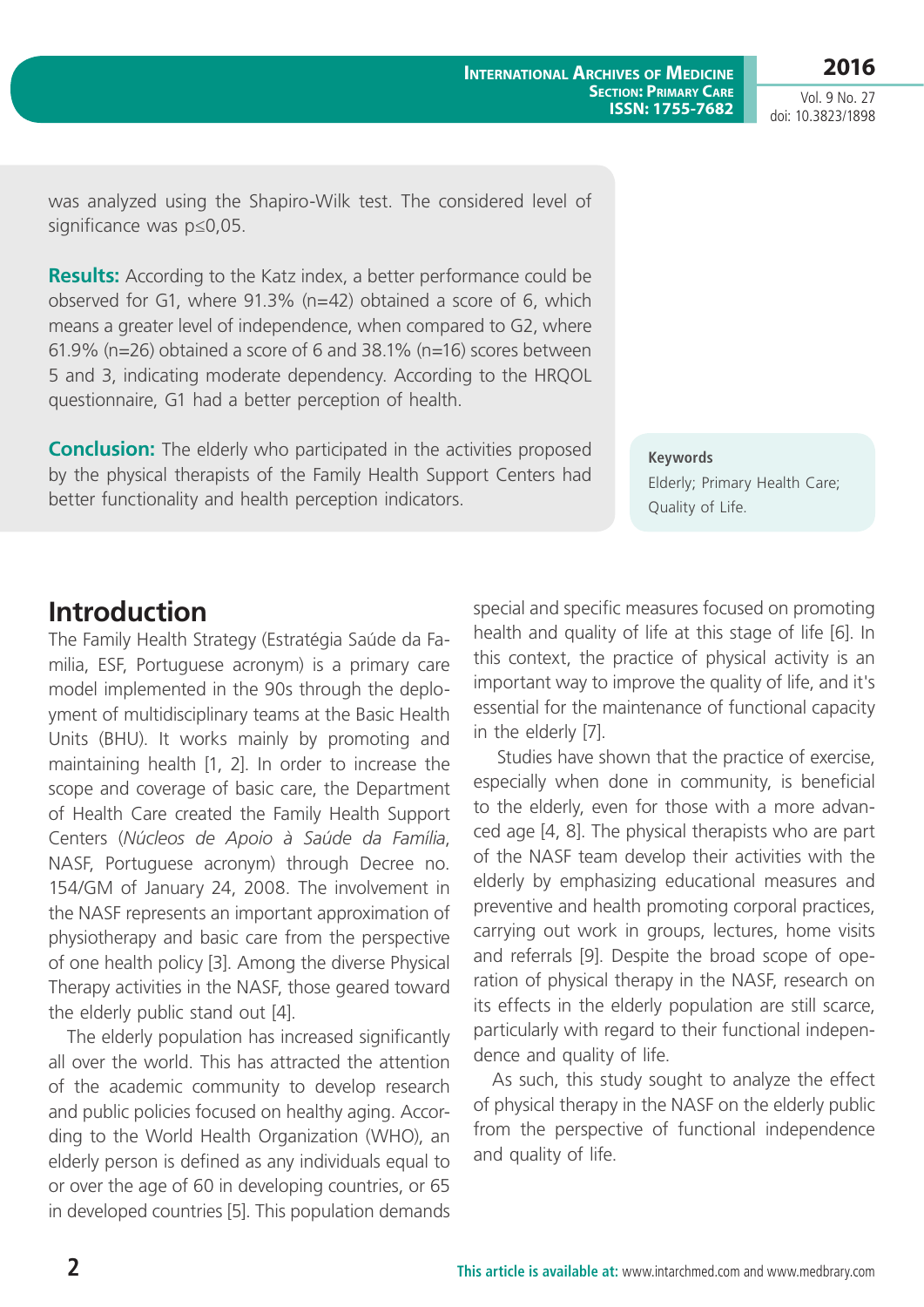**International Archives of Medicine Section: Primary Care ISSN: 1755-7682** **2016**

Vol. 9 No. 27 doi: 10.3823/1898

#### **Methodology**

This study consisted of a descriptive research with a case-control epidemiological base. The work was carried out from March to May 2015 in the Basic Family Health Units supported by the Family Health Support Centers that counted with the work of physical therapists.

The participants were elderly residents in the neighborhoods covered by the NASF in the city of Parnaíba-PI. One group participated in the activities proposed by the physical therapists (G1) and the other did not participate (G2). The physical activities were performed twice a week with a duration of one hour each. Participants over 60 years of age with the cognitive ability to answer the questionnaires, were included. Elderly with hearing, cognitive and motor problems that prevented the answering of the questionnaires, were excluded.

Quality of life was measured according to the Health-Related Quality of Life (HRQOL) profile for independent elderly. This instrument contains 45 questions divided into 5 domains: health perception, symptoms, physical function, psychological function and social function. The lower the score in each domain, the better the quality of life of the individual. The questionnaire was applied individually by the authors at the location of the activities [10].

Functionality was analyzed according to the Katz scale, an instrument used to assess the functionality of the elderly in bathing, dressing, going to the bathroom, transferring from the bed to the chair and from the chair to the bed, and feeding activities, in addition to assessing the degree of continence of the elderly individual [11]. It's score is divided into three categories: independent, moderate dependency or very dependent.

The research was performed in accordance with Resolution no. 466/12 of the National Health Council. The project was approved by the Ethics Committee for Research of the Federal Universitty of Piauí under the number: 1.087.464. All participants of the study signed a Free and Informed Consent Form.

The analyses were performed using the unpaired Student's t test in samples of normal distribution, and using the Mann-Whitney test in samples of non-normal distribution. The normality of groups was analyzed using the Shapiro-Wilk test. The considered level of significance was p≤0.05. The tabulation of results was done in the Microsoft Office Excel 2010 software, and the normality calculations were performed on the Bioestat software. Data comparison and chart development were done on the GraphPad Prism 5 software.

#### **Results**

88 individuals participated in this study, all of them female, 46 in G1 and 42 in G2. The mean age of group G1 was 68.7±6.9 years, and of group G2 69.5±5.6 years, with no significant difference, indicating a homogeneity between the groups (Student's t test;  $p = 0.598$ ).

According to the Katz index, a favorable statistical difference could be observed for G1, where 91.3% (n=42) obtained a score of 6, which means a greater level of independence, when compared to G2, where 61.9% (n=26) obtained a score of 6 and 38.1% (n=16) scores between 5 and 3, indicating a moderate dependency in some activities, as can be seen in **table 1**.

| $\frac{1}{2}$ . $\frac{1}{2}$ . $\frac{1}{2}$ . $\frac{1}{2}$ . $\frac{1}{2}$ . $\frac{1}{2}$ . $\frac{1}{2}$ . $\frac{1}{2}$ . $\frac{1}{2}$ . $\frac{1}{2}$ . $\frac{1}{2}$ . $\frac{1}{2}$ . $\frac{1}{2}$ . $\frac{1}{2}$ . $\frac{1}{2}$ . $\frac{1}{2}$ . $\frac{1}{2}$ . $\frac{1}{2}$ . $\frac{1$ |                             |                             |  |
|-----------------------------------------------------------------------------------------------------------------------------------------------------------------------------------------------------------------------------------------------------------------------------------------------------------|-----------------------------|-----------------------------|--|
|                                                                                                                                                                                                                                                                                                           | G <sub>1</sub><br>$(n - %)$ | G <sub>2</sub><br>$(n - %)$ |  |
| Independent*                                                                                                                                                                                                                                                                                              | 42<br>$(91.3\%)$            | 26<br>$(61.9\%)$            |  |
| Moderate Dependency                                                                                                                                                                                                                                                                                       | 4<br>$(8.7\%)$              | 16<br>$(38.1\%)$            |  |
| Very Dependent                                                                                                                                                                                                                                                                                            | Ω<br>$(0\%)$                | $\left( \right)$<br>$(0\%)$ |  |
| Total                                                                                                                                                                                                                                                                                                     | 46<br>$(100\%)$             | 42<br>$(100\%)$             |  |

**Table 1.** Katz index data in percentage comparing the group that participated in the activities proposed by physical therapists (G1) and the group that did not participate (G2).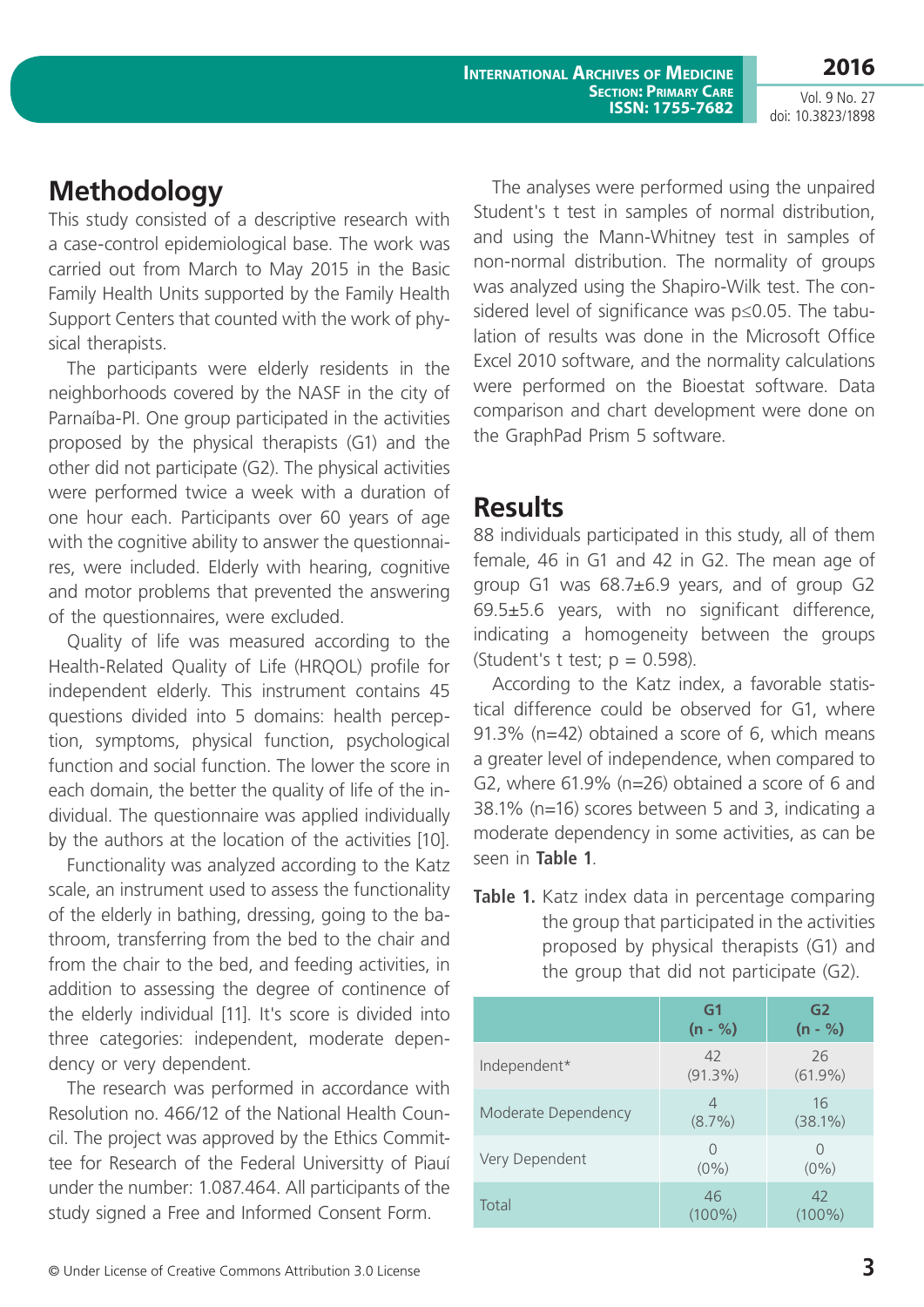**2016** Vol. 9 No. 27

doi: 10.3823/1898

**Table 2.** Average HRQOL questionnaire data comparing the group that participated in the collective physical therapy activities and the one that didn't participate. Parnaíba-PI, 2015.

| <b>Domain (HRQOL)</b>           | G1                            | G2                            | <b>P-value</b> |
|---------------------------------|-------------------------------|-------------------------------|----------------|
| <b>Health Perception</b>        | $6.0 + 4.0$                   | $8.0 + 4.0$                   | $0.0410*$      |
| Symptoms                        | $30.5 \pm 5.5$ $27.5 \pm 6.5$ |                               | 0.4446         |
| Physical function               |                               | $13.0 \pm 2.0$ $13.0 \pm 4.0$ | 0.8178         |
| Psychological function 16.0±0.0 |                               | $14.0 \pm 3.5$                | 0.8113         |

The proportion Z-test revealed a significant difference (p=0.0006) between the groups for the number of participants with the status "independent". The Mann-Witney test revealed a significant difference (p=0.0245) between the Katz index of the assessed groups.

When analyzing the Health-Related Quality of Life (HRQOL) profile of independent elderly, there was a significant difference only in the domain health perception (p=0,0410), where G1 obtained lower scores when compared with G2 **(Table 2)**. This result means that the elderly who participated in the NASF activities had a better perception of this domain. There were no statistically significant differences in the comparison between assessed groups of the measurements of the physical, psychological and social function domains.

### **Discussion**

This study analyzed the impact of physical therapy in primary health care on a group of elderly women assisted through the family health strategy of the Brazilian public health system. The observed variables were functional independence and quality of life. It was observed that both aspects were influenced by the participation of the elderly in physical therapy interventions.

Functional independence is related to the ability to perform the activities of daily living autonomously [12]. It promotes an improved integration of the elderly in the community through the strengthening of social and family ties, friendships and leisure activities, factors that are considered to be determinant in healthy aging. The elderly who maintain functional independence are considered healthy, even if they have some chronic disease. As such, this adds a new metric to the concept of health for this public [13]. On the other hand, a bad health perception of the elderly individual is directly linked to a greater degree of dependence [14]

The data presented in Table 1 reveals that 91.3% of G1, the elderly who practice physical activity, were independent individuals, while in G2 this percentage was 61.9%, as evaluated by the Katz index. Ribeiro and colleagues (2015) argued that the practice of physical activity is a determinant factor in the functional independence of the elderly [13]. Neto and Castro (2012) obtained similar results, where the elderly practicing physical activity showed better functional independence [15]. Our results therefore corroborate the evidence that the practice of physical activity is determinant in the prevention of the functional decline that is commonly associated to the elderly [16].

One of the most frequent conditions in aging, one that directly affects functional independence, is the loss of muscle mass, or sarcopenia. This condition affects between 4% and 27% of the elderly population, varying according to country and gender [17, 18]. Sarcopenia is responsible for the loss of muscular strength and immobility, which may aggravate the health condition of the elderly by affecting their functional independence. The main way to prevent this condition is the practice of physical activity [18].

It is worth mentioning that total or partial functional dependency will adversely affect the quality of life of the elderly [12, 16]. This study used the HRQOL instrument to investigate this variable. According to the gathered data, there was no significant difference between the assessed groups in most HRQOL domains. When the health perception domain was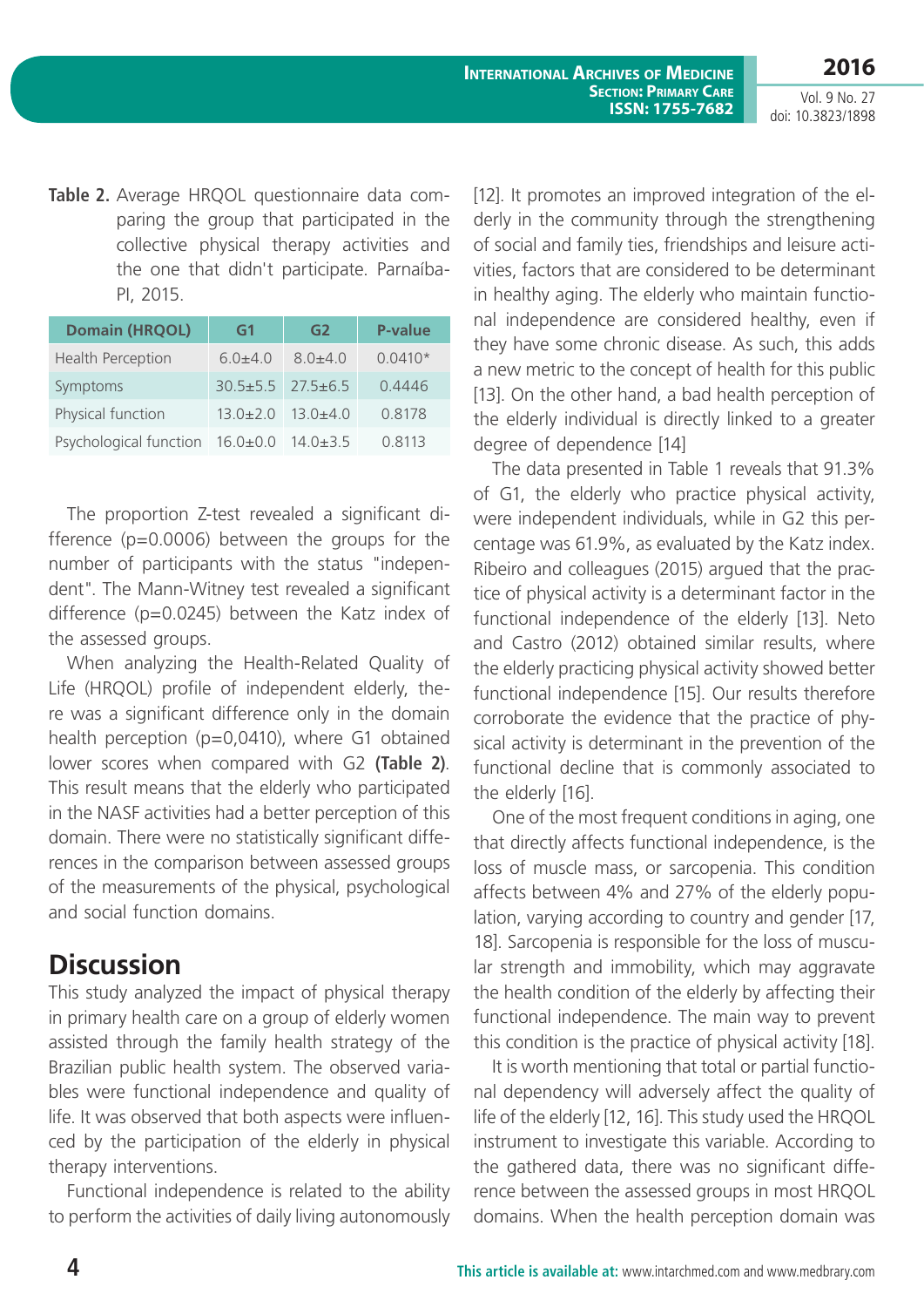**International Archives of Medicine Section: Primary Care ISSN: 1755-7682 2016**

Vol. 9 No. 27 doi: 10.3823/1898

evaluated, however, the active elderly group in the NASF (G1) obtained a better performance in relation to the inactive elderly group (G2). The general conditions (socio-economical, family) of the elderly under study were quite similar, which may be the explanation for the parity found in the other metrics of the HRQOL questionnaire.

Campos and collaborators [7] evaluated the quality of life of elderly people practicing physical activity in the context of the family health strategy. They observed that there is an interdependence between quality of life and the practice of regular physical activity. This data corroborates the study of Halaweh and collaborators [19], who demonstrated a strong association between the practice of physical activity and quality of life in the elderly, in addition to a significantly higher prevalence of diseases in the group that practiced little physical activity.

Conceptually, health perception is a subjective judgment about the own state of health. It reflects individual differences and is made up of general health perception measures [20]. The fact that the inactive elderly at the NASF do not recognize their symptoms as indicative of a disease and therefore don't seek medical care, should be taken into account.

Junior and Trinidade [21] assessed the quality of life of the elderly using the Nottingham Health Profile (NHP), an evaluation instrument developed in Great Britain. They found that quality of life got worse as age progressed. This result was present in all domains of the PSN, with the exception of "social interaction". The results found by the authors confirm the importance of physical activity in this population group, since no kind of activity with the elderly was used in the study. In the present study, which used the HRQOL questionnaire, the elderly who performed activities organized by the professionals of the NASF had a significant improvement of their health perception.

Silva and collaborators [22] also used the PSN in their study, in which the elderly who practiced regular physical exercise obtained a better quality of life. This is due to the regularity of this group, because all practiced physical activities more than 30 minutes per day, while the other group didn't practice regular exercises and filled their days only with daily activities (daily life activities).

Community physical therapy activities are very positive for the elderly. It stimulates them to live with more independence and improves social relationships through the conviviality with people of the same age with similar tastes and preferences, improving their social well-being, in addition to the physical benefits resulting from the physical activity [6].

#### **Conclusion**

Based on the findings of this study, the conclusion can be drawn that the elderly who practiced the activities proposed and guided by physical therapists of the NASF had better functionality and health perception indicators when compared to the group that did not perform any type of supervised activity. Physical activity can be considered as a tool that is easy to apply and of low cost to improve the quality of life, health perception and the functionality of the population under study.

## **Contribution of the Authors**

RACS, SRDAR, JCRMN, AJSM, YMD and RHGT participated in data acquisition. All authors participated in the review of the manuscript. MCF and SKSFC guided the design and organization of the study. MSC, SKSFC and BAKS wrote the manuscript. All authors discussed the results and worked on the discussion.

#### **Conflicts of Interest**

All authors declare there were no conflicts of interest.